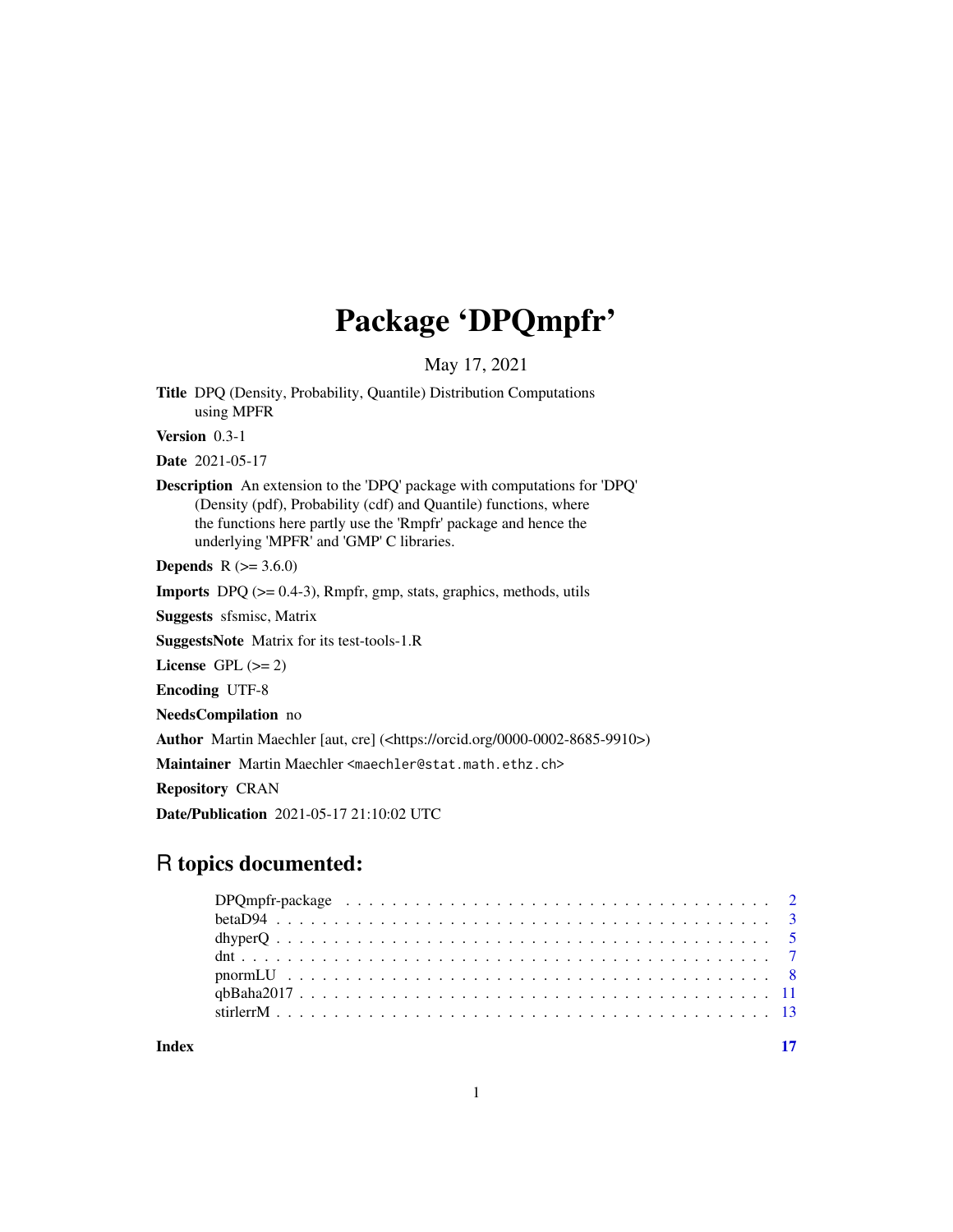<span id="page-1-0"></span>

## Description

An extension to the 'DPQ' package with computations for 'DPQ' (Density (pdf), Probability (cdf) and Quantile) functions, where the functions here partly use the 'Rmpfr' package and hence the underlying 'MPFR' and 'GMP' C libraries.

## Details

The DESCRIPTION file:

| Package:       | <b>DPQmpfr</b>                                                                                            |
|----------------|-----------------------------------------------------------------------------------------------------------|
| Title:         | DPQ (Density, Probability, Quantile) Distribution Computations using MPFR                                 |
| Version:       | $0.3 - 1$                                                                                                 |
| Date:          | 2021-05-17                                                                                                |
| Authors $@R$ : | person("Martin","Maechler", role=c("aut","cre"), email="maechler@stat.math.ethz.ch", comment = c(ORCI     |
| Description:   | An extension to the 'DPQ' package with computations for 'DPQ' (Density (pdf), Probability (cdf) and Quant |
| Depends:       | $R$ ( $>=$ 3.6.0)                                                                                         |
| Imports:       | DPQ ( $> = 0.4-3$ ), Rmpfr, gmp, stats, graphics, methods, utils                                          |
| Suggests:      | sfsmisc, Matrix                                                                                           |
| SuggestsNote:  | Matrix for its test-tools-1.R                                                                             |
| License:       | $GPL (=2)$                                                                                                |
| Encoding:      | UTF-8                                                                                                     |
| Author:        | Martin Maechler [aut, cre] ( <https: 0000-0002-8685-9910="" orcid.org="">)</https:>                       |
| Maintainer:    | Martin Maechler <maechler@stat.math.ethz.ch></maechler@stat.math.ethz.ch>                                 |

Index of help topics:

| DPQmpfr-package | DPO (Density, Probability, Quantile)             |
|-----------------|--------------------------------------------------|
|                 | Distribution Computations using MPFR             |
| dbetaD94        | Ding(1994) (non-central) Beta Distribution       |
|                 | Functions                                        |
| dhyper0         | Exact Hypergeometric Distribution Probabilites   |
| dntJKBm         | Non-central t-Distribution Density               |
| pnormL_LD10     | Bounds for $1$ -Phi $(.)$ - Mill's Ratio related |
|                 | Bounds for pnorm()                               |
| qbBaha2017      | Accurate qbeta() values from Baharev et al       |
|                 | (2017)'s Program                                 |
| stirlerrM       | Stirling Formula Approximation Error             |
|                 |                                                  |

## Author(s)

NA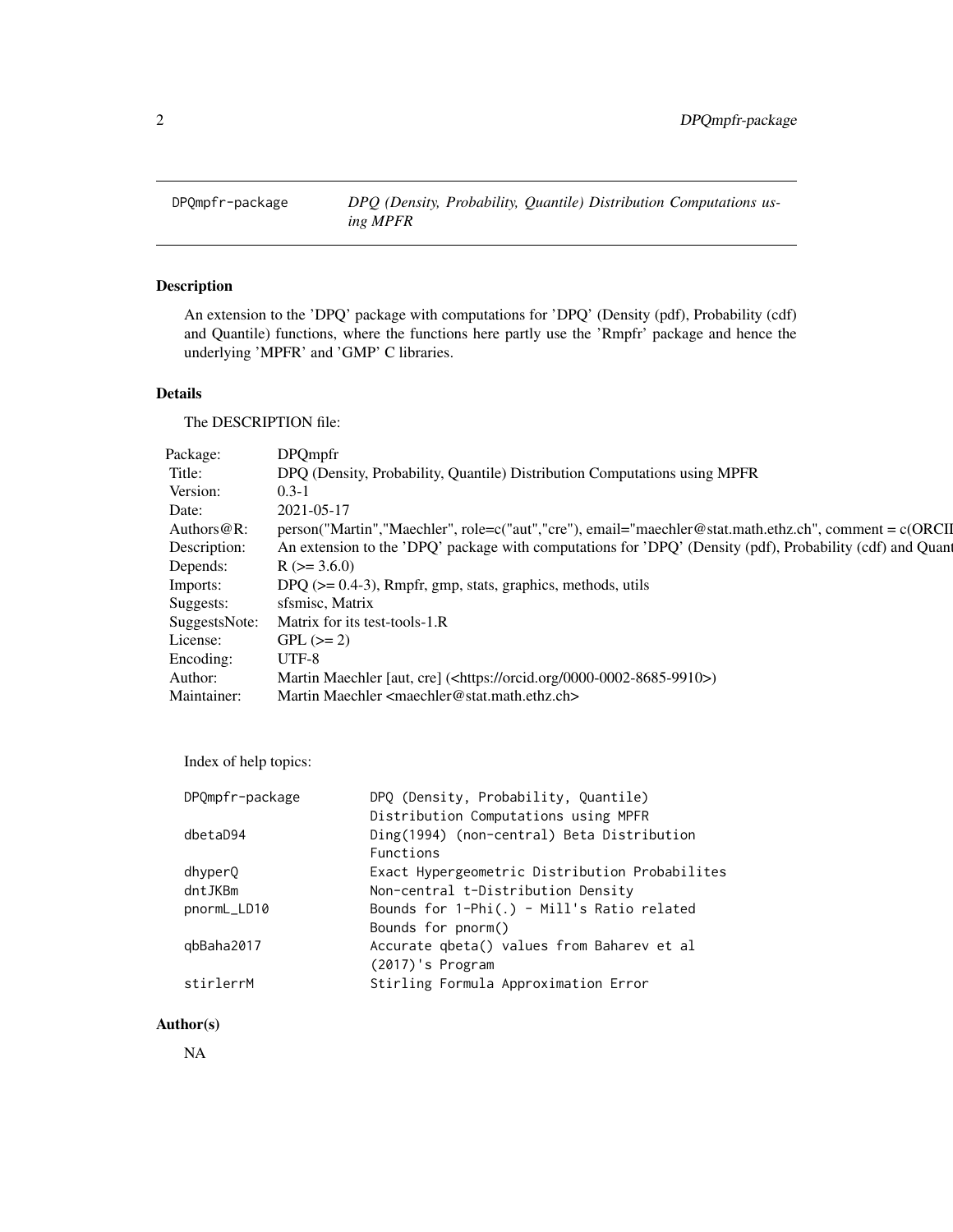#### <span id="page-2-0"></span> $betaD94$  3

Maintainer: NA

#### See Also

Packages [DPQ](#page-0-0), [Rmpfr](#page-0-0) are both used by this package.

## Examples

```
## An example how mpfr-numbers "just work" with reasonable R functions:
.srch <- search() ; doAtt <- is.na(match("Rmpfr:package", .srch))
if(doAtt) require(Rmpfr)
nu.s <- 2^seqMpfr(mpfr(-30, 64), mpfr(100, 64), by = 1/mpfr(4, 64))
b0 <- DPQ::b_chi(nu.s)
b1 <- DPQ::b_chi(nu.s, one.minus=TRUE)
stopifnot(inherits(b0,"mpfr"), inherits(b1, "mpfr"),
         b0+b1 == 1, diff(log(b1)) < 0plot(nu.s, log(b1), type="l", log="x")
plot(nu.s[-1], diff(log(b1)), type="l", log="x")
if(doAtt) # detach the package(s) we've attached above
 for(pkg in setdiff(search(), .srch)) detach(pkg, character.only=TRUE)
```
betaD94 *Ding(1994) (non-central) Beta Distribution Functions*

#### **Description**

The three functions "p" (cumulative distribution, CDF), "d" (density (PDF)), and "q" (quantile) use Ding(1994)'s algorithm A, B, and C, respectively, each of which implements a recursion formula using only simple arithmetic and [log](#page-0-0) and [exp](#page-0-0).

These are particularly useful also for using with high precision "mpfr" numbers from the **[Rmpfr](https://CRAN.R-project.org/package=Rmpfr)** CRAN package.

#### Usage

```
dbetaD94(x, shape1, shape2, ncp = 0, log = FALSE,
         eps = 1e-10, itrmax = 100000L, verbose = FALSE)
pbetaD94(q, shape1, shape2, ncp = 0, lower.tail = TRUE, log.p = FALSE,
log\_scale = (a * b > 0) && (a + b > 100 || c >= 500),
         eps = 1e-10, itrmax = 100000L, verbose = FALSE)
qbetaD94(p, shape1, shape2, ncp = 0, lower.tail = TRUE, log.p = FALSE,
log\_scale = (a * b > 0) && (a + b > 100 || c >= 500),
         delta = 1e-6,
         eps = delta^2.
         itrmax = 100000L,
         iterN = 1000L,
         verbose = FALSE)
```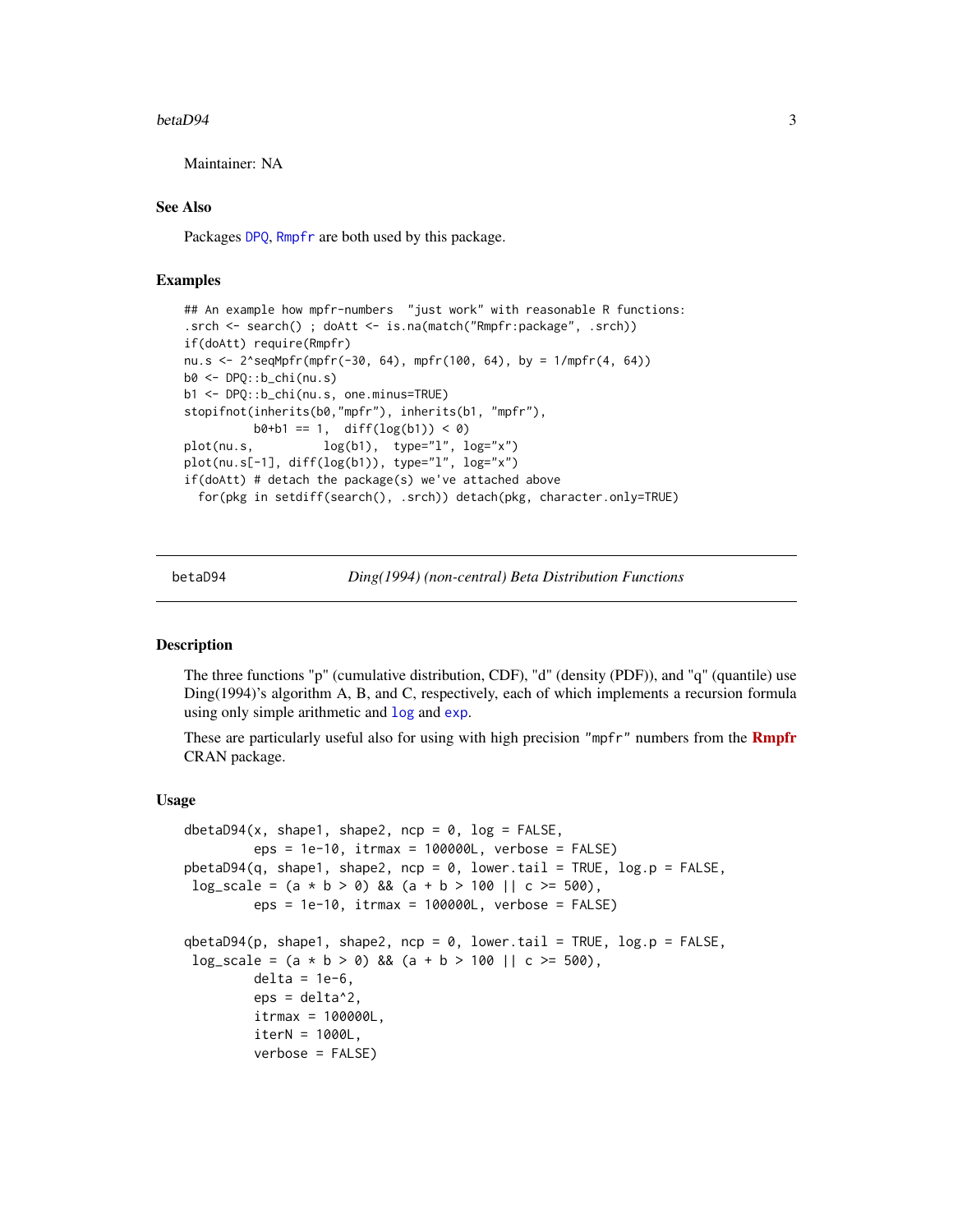## <span id="page-3-0"></span>Arguments

| x,q            | numeric vector of values in $[0, 1]$ as beta variates.                                                                                                                                                                                                                                                                                 |
|----------------|----------------------------------------------------------------------------------------------------------------------------------------------------------------------------------------------------------------------------------------------------------------------------------------------------------------------------------------|
| shape1, shape2 | the two shape parameters of the beta distribution, must be positive.                                                                                                                                                                                                                                                                   |
| ncp            | the noncentrality parameter; by default zero for the (central) beta distribution; if<br>positive, we have a noncentral beta distribution.                                                                                                                                                                                              |
| р              | numeric vector of probabilities, log() ged in case log.p is true.                                                                                                                                                                                                                                                                      |
| log, log.p     | logical indicating if the density or probability values should be $log($ ) ged.                                                                                                                                                                                                                                                        |
| lower.tail     | logical indicating if the lower or upper tail probability should be computed, or<br>for $q$ beta $*($ ) are provided.                                                                                                                                                                                                                  |
| eps            | a non-negative number specifying the desired accuracy for computing F() and<br>$f()$ .                                                                                                                                                                                                                                                 |
| itrmax         | the maximal number of steps for computing $F()$ and $f()$ .                                                                                                                                                                                                                                                                            |
| delta          | [For qbeta*():] non-negative number indicating the desired accuracy for com-<br>puting $x_p$ (the root of $pbeta * ( ) == p$ ), i.e., the convergence tolerance for the<br>Newton iterations. This sets default eps = delta^2 which is sensible but may<br>be too small, such that eps should be specified in addition to delta.       |
| iterN          | [For qbeta*():] The maximal number of Newton iterations.                                                                                                                                                                                                                                                                               |
| log_scale      | logical indicating if most of the computations should happen in log scale, which<br>protects from "early" overflow and underflow but takes more computations. The<br>current default is somewhat <i>arbitrary</i> , still derived from the facts that gamma (172)<br>overflows to Inf already and $exp(-750)$ underflows to 0 already. |
| verbose        | logical (or integer) indicating the amount of diagnostic output during computa-<br>tion; by default none.                                                                                                                                                                                                                              |

## Value

In all three cases, a numeric vector with the same attributes as x, containing (an approximation) to the correponding beta distribution function.

## Author(s)

Martin Maechler, notably log\_scale was not part of Ding's proposals.

#### References

Cherng G. Ding (1994) On the computation of the noncentral beta distribution. *Computational Statistics & Data Analysis* 18, 449–455.

#### See Also

[pbeta](#page-0-0). Package [Rmpfr](https://CRAN.R-project.org/package=Rmpfr)'s [pbetaI\(](#page-0-0)) needs both shape1 and shape2 to be integer but is typically more efficient than the current pbetaD94() implementation.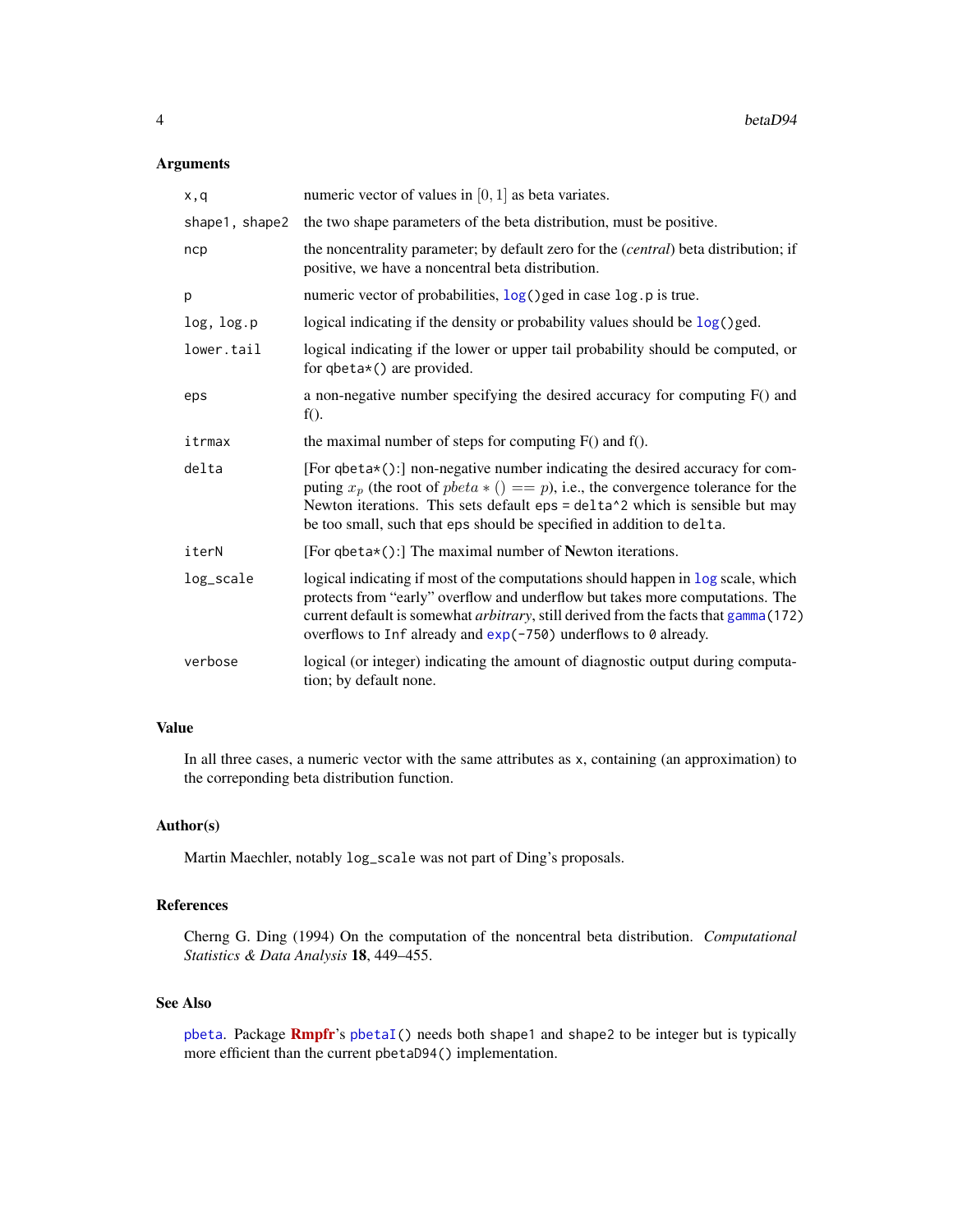#### <span id="page-4-0"></span>dhyperQ 5.5 Separately and the set of the set of the set of the set of the set of the set of the set of the set of the set of the set of the set of the set of the set of the set of the set of the set of the set of the set

#### Examples

```
## Low precision (eps, delta) values as "e.g." in Ding(94): ------------------
## Compare with Table 3 of Baharev_et_al 2017 %% ===> ./qbBaha2017.Rd <<<<<<<<<<<<<<<
aa <- c(0.5, 1, 1.5, 2, 2.5, 3, 5, 10, 25)
bb \leq c(1:15, 10\starc(2:5, 10, 25, 50))
utime <-
 qbet <- matrix(NA_real_, length(aa), length(bb),
               dimnames = list(a = formatC(aa), b = formatC(bb))(doExtras <- DPQmpfr:::doExtras())
if(doExtras) qbetL <- utimeL <- utime
p \le -0.95delta <- 1e-4
eps <- 1e-6
system.t.usr <- function(expr)
  system.time(gcFirst = FALSE, expr)[["user.self"]]
system.time(
for(ia in seq_along(aa)) {
    a \leq a[a]; cat("n-----\na=",a,":\n"for(ib in seq_along(bb)) {
        b <- bb[ib]; cat("\n>> b=",b,"\n")
        utime [ia, ib] <- system.t.usr(
        qbet[ia, ib] <- qbetaD94(p, a, b, ncp = 0, delta=delta, eps=eps, verbose = 2))
        if(doExtras)
         utimeL[ia, ib] <- system.t.usr(
           qbetL[ia, ib] \leq qbetaD94(p, a, b, ncp = 0, delta=delta, eps=eps,
                                      verbose = 2, log_scale=TRUE))
    }
    cat("\n'\)}
)# system.time(.): ~ 1 sec (lynne i7-7700T, Fedora 32, 2020)
sum(print(table(round(1000*utime)))) # lynne .. :
## 0 1 2 3 4 5 6 7 8 9 10 11 14 15 16 29
## 53 94 15 3 3 12 2 2 2 2 1 2 3 1 2 1
## [1] 198
if(doExtras) print(sum(print(table(round(1000*utimeL))))) # lynne .. :
```
dhyperQ *Exact Hypergeometric Distribution Probabilites*

#### Description

Computes exact probabilities for the hypergeometric distribution (see, e.g., [dhyper\(](#page-0-0)) in R), using package **[gmp](https://CRAN.R-project.org/package=gmp)**'s big integer and rational numbers, notably [chooseZ\(](#page-0-0)).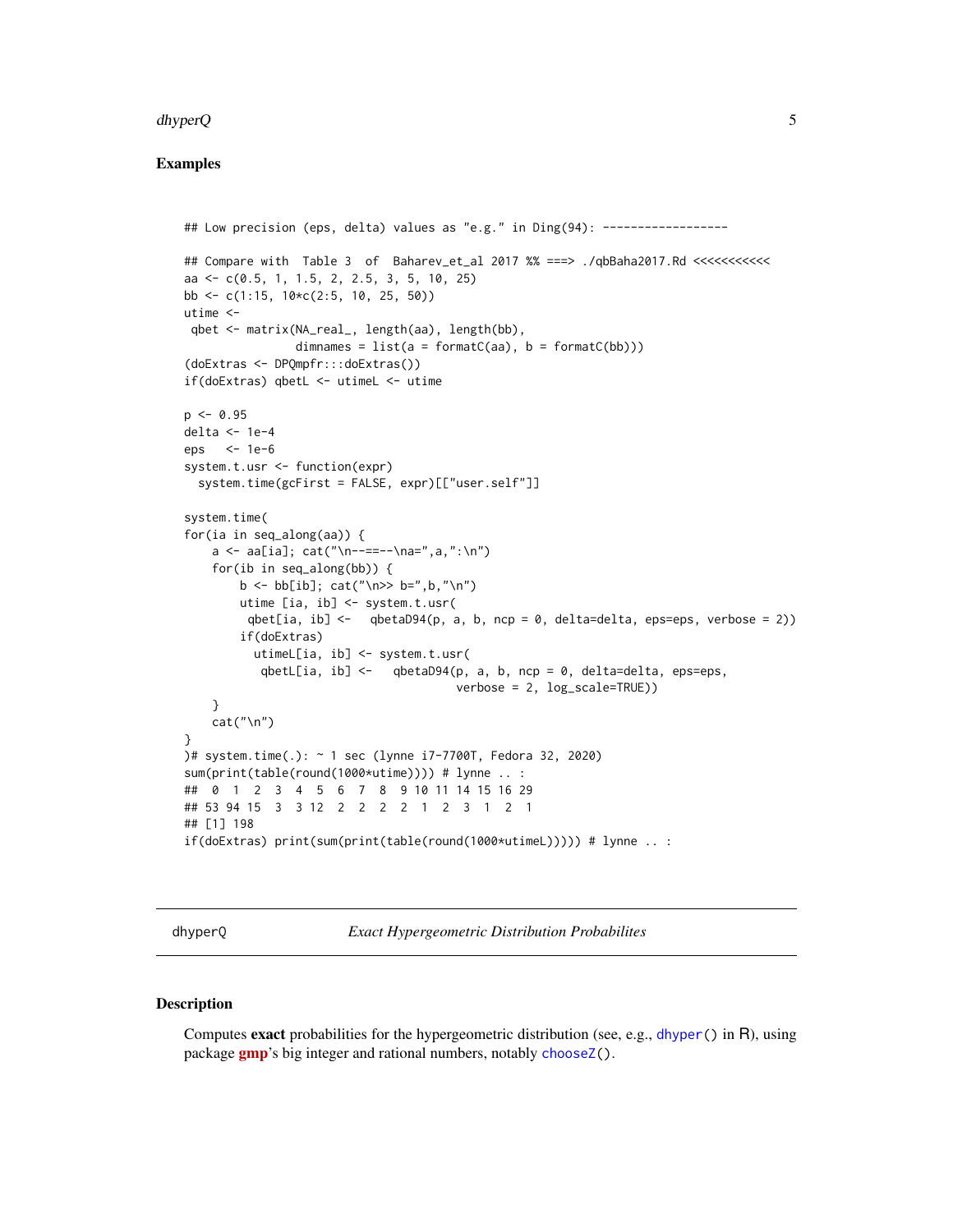#### Usage

```
dhyperQ(x, m, n, k)
phyperQ(x, m, n, k, lower.tail=TRUE)
phyperQall(m, n, k, lower.tail=TRUE)
```
#### Arguments

| X          | the number of white balls drawn without replacement from an urn which con-<br>tains both black and white balls. |
|------------|-----------------------------------------------------------------------------------------------------------------|
| m          | the number of white balls in the urn.                                                                           |
| n          | the number of black balls in the urn.                                                                           |
| k          | the number of balls drawn from the urn, hence must be in $0, 1, \ldots, m+n$ .                                  |
| lower.tail | logical indicating if the lower or upper tail probability should be computed.                                   |

#### Value

a bigrational (class "bigq" from package **[gmp](https://CRAN.R-project.org/package=gmp)**) vector "as" x; currently of length one (as all the function arguments must be "scalar", currently).

#### Author(s)

Martin Maechler

## See Also

[chooseZ](#page-0-0) (pkg [gmp](https://CRAN.R-project.org/package=gmp)), and R's own [Hypergeometric](#page-0-0)

```
## dhyperQ() is simply
function (x, m, n, k)
{
    stopifnot(k - x == as.integer(k - x))
    chooseZ(m, x) * chooseZ(n, k - x)/chooseZ(m + n, k)
}
# a case where phyper(11, 15, 0, 12, log=TRUE) gave 'NaN'
(\text{phyp5.0.12} <= \text{cumsum}(\text{dhyperQ}(0:12, \text{m=15}, \text{n=0}, \text{k=12})))stopifnot(phyp5.0.12 == c(rep(0, 12), 1))for(x in 0:9)stopifnot(phyperQ(x, 10,7,8) +
            phyperQ(x, 10, 7, 8, lowertail=FALSE) == 1)(ph. <- phyperQall(m=10, n=7, k=8))
## Big Rational ('bigq') object of length 8:
## [1] 1/2431 5/374 569/4862 2039/4862 3803/4862 4685/4862 4853/4862 1
stopifnot(identical(gmp:::c.bigq(0, ph.),
                     1- c(phyperQall(10,7,8, lower.tail=FALSE), 0)))
```
<span id="page-5-0"></span>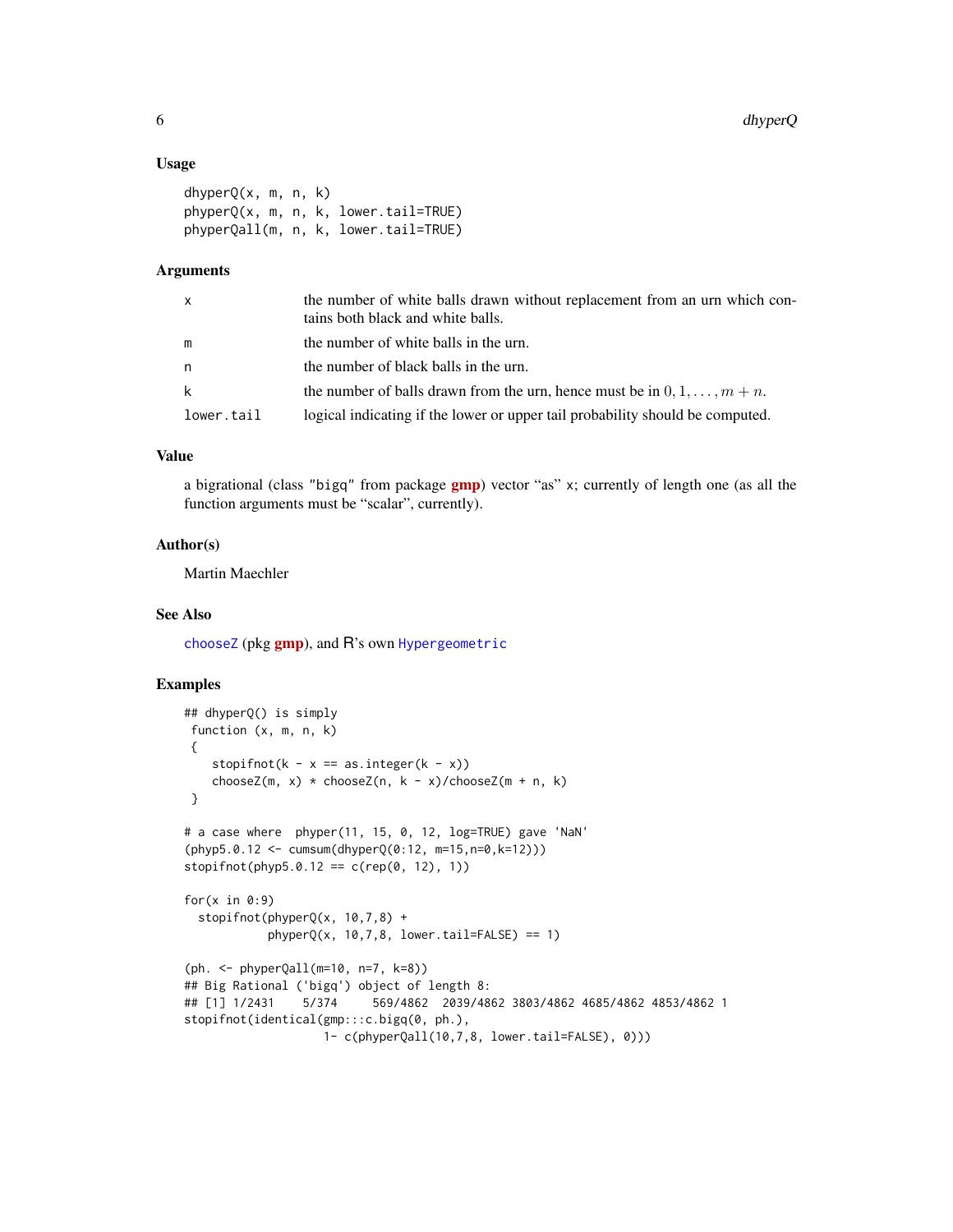```
## too slow for standard testing
k <- 5000
system.time(ph <- phyper(k, 2*k, 2*k, 2*k)) # 0 (< 0.001 sec)
system.time(phQ <- phyperQ(k, 2*k, 2*k, 2*k) # 6.3 sec
## Relative error of R's phyper()
gmp::asNumeric(1 - ph/phQ) # 1.063e-15 -- very small
```
#### dnt *Non-central t-Distribution Density*

#### Description

dntJKBm is a fully **[Rmpfr](https://CRAN.R-project.org/package=Rmpfr)**-ified vectorized version of

dnt JKBf() from [DPQ](https://CRAN.R-project.org/package=DPQ) which implements the summation formulas of Johnson, Kotz and Balakrishnan (1995), (31.15) on page 516 and (31.15') on p.519, the latter being typo-corrected for a missing factor  $1/j!$ .

#### Usage

 $d$ ntJKBm(x, df, ncp,  $log =$  FALSE, M = 1000)

#### Arguments

| x.df.ncp | see $\overline{R}$ 's $dt$ (); note that each can be of class "mpfr".                            |
|----------|--------------------------------------------------------------------------------------------------|
| log      | as in $dt()$ , a logical indicating if $log(f(x,*))$ should be returned instead of<br>$f(x, *).$ |
| м        | the number of terms to be used, a positive integer.                                              |

## Details

How to choose M optimally has not been investigated yet and is probably also a function of the precision of the first three arguments (see

[getPrec](#page-0-0) from [Rmpfr](https://CRAN.R-project.org/package=Rmpfr)).

## Value

an [mpfr](#page-0-0) vector of the same length as the maximum of the lengths of  $x$ , df, ncp.

#### Author(s)

Martin Maechler

#### References

Johnson, N.L., Kotz, S. and Balakrishnan, N. (1995) Continuous Univariate Distributions Vol~2, 2nd ed.; Wiley. Chapter 31, Section *5 Distribution Function*, p.514 ff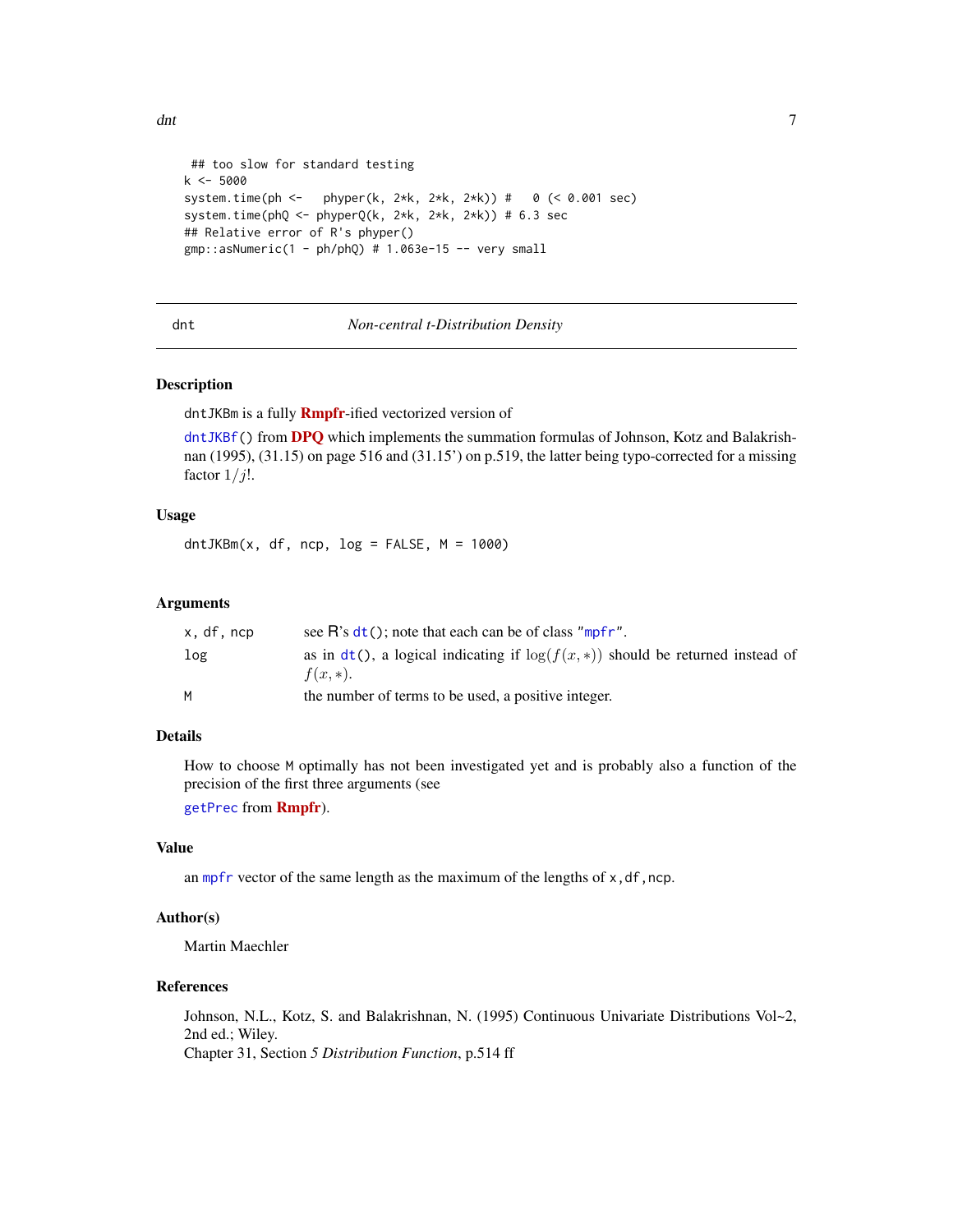See Also

[dt](#page-0-0).

#### Examples

require(Rmpfr)

```
## [not too large, as dntJKBm() is currently somewhat slow]
(mt <- mpfr(tt <- seq(0, 9, by = 1 ), 128))
(mcp \le mpfr(ncp \le seq(0, 5, by = 1/2), 128))dt3R <- outer(tt, ncp, dt, df = 3)
dt3M <- outer(mt, mcp, dntJKBm, df = 3, M = 128)# for speed
all.equal(dt3R, dt3M) # TRUE, and show difference
all.equal(dt3R, dt3M, tol=0) # 1.2e-12
```
pnormLU *Bounds for 1-Phi(.) – Mill's Ratio related Bounds for pnorm()*

#### Description

Bounds for  $1 - \Phi(x)$ , i.e., [pnorm\(](#page-0-0)x, \*, lower.tail=FALSE), typically related to Mill's Ratio.

#### Usage

pnormL\_LD10(x, lower.tail = FALSE, log.p = FALSE) pnormU\_S53 (x, lower.tail = FALSE, log.p = FALSE)

#### Arguments

x positive (at least non-negative) numeric ["mpfr"](#page-0-0) vector (or [array](#page-0-0)). lower.tail, log.p logical, see, e.g., [pnorm\(](#page-0-0)).

## Value

vector/array/mpfr like x.

## Author(s)

Martin Maechler

#### References

Lutz Duembgen (2010) *Bounding Standard Gaussian Tail Probabilities*; arXiv preprint 1012.2063, <https://arxiv.org/abs/1012.2063>

<span id="page-7-0"></span>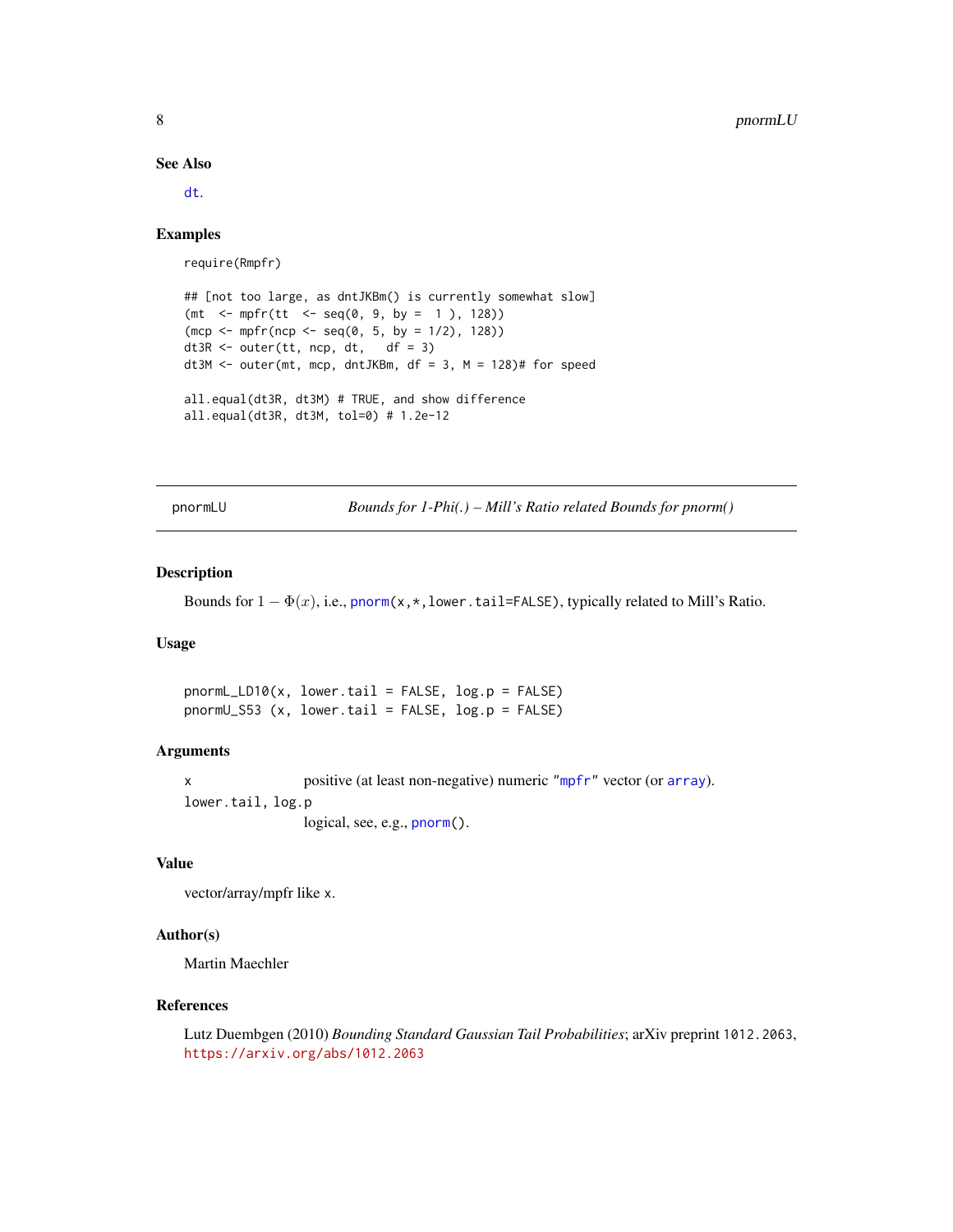#### <span id="page-8-0"></span> $\mathsf{pnormLU}$  9

#### See Also

[pnorm](#page-0-0). The same functions "numeric-only" are in my [DPQ](https://CRAN.R-project.org/package=DPQ) package.

```
x \le - seq(1/64, 10, by=1/64)
px < - cbind(
   lQ = pnorm (x, lower.tail=FALSE, log.p=TRUE)
  , Lo = pnormL_LD10(x, lower.tail=FALSE, log.p=TRUE)
  , Up = pnormU_S53 (x, lower.tail=FALSE, log.p=TRUE))
matplot(x, px, type="l") # all on top of each other
matplot(x, (D \le p \times [0, 2:3] - px[0, 1]), type="l") # the differences
abline(h=0, lty=3, col=adjustcolor(1, 1/2))
## check they are lower and upper bounds indeed :
stopifnot(D[,"Lo"] < 0, D[,"Up"] > 0)
matplot(x[x>4], D[x>4,], type="l") # the differences
abline(h=0, lty=3, col=adjustcolor(1, 1/2))
### zoom out to larger x : [1, 1000]
x \le - seq(1, 1000, by=1/4)
px <- cbind(
   lQ = pnorm (x, lower.tail=FALSE, log.p=TRUE)
  , Lo = pnormL_LD10(x, lower.tail=FALSE, log.p=TRUE)
  , Up = pnormU_S53 (x, lower.tail=FALSE, log.p=TRUE))
matplot(x, px, type=1") # all on top of each other
matplot(x, (D \le p \times [0, 2:3] - px[0, 1]), type="l") # the differences
abline(h=0, lty=3, col=adjustcolor(1, 1/2))
## check they are lower and upper bounds indeed :
table(D[, "Lo"] < 0) # no longer always true
table(D[, "Up"] > 0)## not even when equality (where it's much better though):
table(D[, "Lo"] \le 0)table(D[, "Up"] \ge 0)## *relative* differences:
matplot(x, ( rD < -1 - px[, 2:3] / px[, 1]), type="l", log = "x")abline(h=0, lty=3, col=adjustcolor(1, 1/2))
## abs()matplot(x, abs(rD), type="l", log = "xy", axes=FALSE, # NB: curves *cross*
        main = "relative differences 1 - pnormUL(x, *)/pnorm(x,*)")
legend("top", c("Low.Bnd(D10)", "Upp.Bnd(S53)"), bty="n", col=1:2, lty=1:2)
sfsmisc::eaxis(1, sub10 = 2)sfsmisc::eaxis(2)
abline(h=(1:4)*2^* - 53, col=adjustcolor(1, 1/4))### zoom out to LARGE x : --------------------------
x \le -2^seq(0, 30, by = 1/64)
```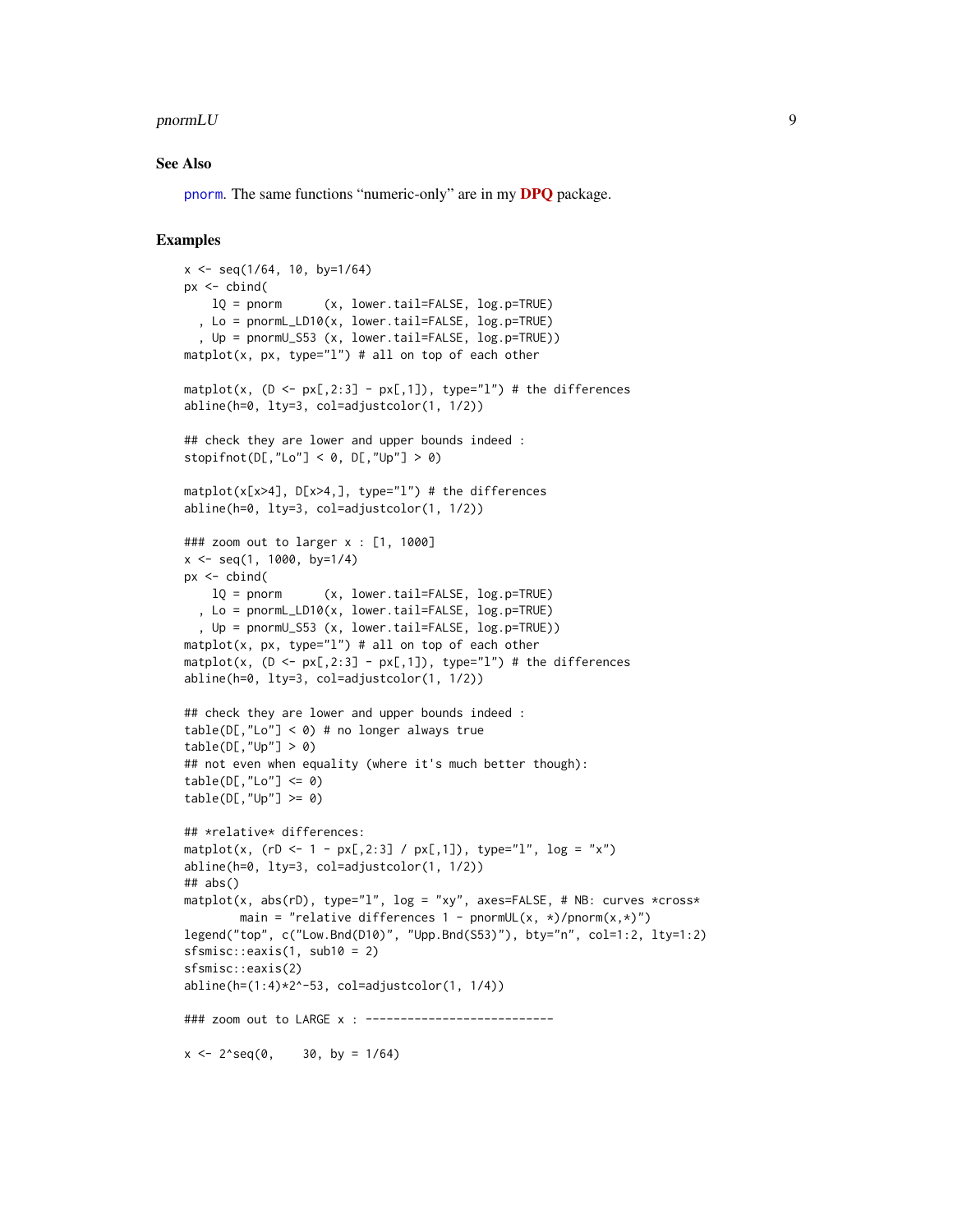```
col4 \leftarrow adjustcolor(1:4, 1/2)if(FALSE)## or even HUGE:
  x \le -2^seq(4, 513, by = 1/16)
px <- cbind(
   lQ = pnorm (x, lower.tail=FALSE, log.p=TRUE)
  , a0 = \text{dnorm}(x, \text{log=TRUE}), a1 = dnorm(x, log=TRUE) - log(x), Lo = pnormL_LD10(x, lower.tail=FALSE, log.p=TRUE)
  , Up = pnormU_S53 (x, lower.tail=FALSE, log.p=TRUE))
doLegTit <- function(col=1:4) {
 title(main = "relative differences 1 - pnormUL(x, *)/pnorm(x,*)")
 legend("top", c("phi(x)", "phi(x)/x", "Low.Bnd(D10)", "Upp.Bnd(S53)");bty="n", col=col, lty=1:4)
}
## *relative* differences are relevant:
matplot(x, (rD < -1 - px[, -1] / px[, 1]), type="l", log = "x",
            ylim = c(-1,1)/2^8, col=col4); doLegTit()
abline(h=0, lty=3, col=adjustcolor(1, 1/2))
if(x[length(x)] > 1e150) # the "HUGE" case (not default)
 print( tail(cbind(x, px), 20) )
 ##--> For very large x ~= 1e154, the approximations overflow *later* than pnorm() itself !!
## abs(rel.Diff) ---> can use log-log:
matplot(x, abs(rD), type="l", log = "xy", xaxt="n", yaxt="n"); doLegTit()
sfsmisc::eaxis(1, sub10=2)
sfsmisc::eaxis(2)
abline(h=(1:4)*2^-53, col=adjustcolor(1, 1/4))
## lower.tail=TRUE (w/ log.p=TRUE) works "the same" for x < 0:
require(Rmpfr)
x \le -2^seq(0, 30, by = 1/64)
## ==
log1mexp <- Rmpfr::log1mexp # Rmpfr version >= 0.8-2 (2020-11-11 on CRAN)
px <- cbind(
   lQ = pnorm (x, lower.tail=TRUE, log.p=TRUE)
  , a0 = log1mexp(- dnorm(-x, log=TRUE))
  , a1 = \text{log1mexp}(-(\text{dnorm}(-x, \text{log=TRUE}) - \text{log}(-x))), Lo = log1mexp(-pnormL_LD10(-x, lower.tail=TRUE, log.p=TRUE))
  , Up = log1mexp(-pnormU_S53 (-x, lower.tail=TRUE, log.p=TRUE)) )
matplot(-x, (rD < -1 - px[, -1] / px[, 1]), type="l", log = "x",
            ylim = c(-1,1)/2^8, col=col4); doLegTit()
abline(h=0, lty=3, col=adjustcolor(1, 1/2))
## Comparison with Rmpfr::erf() / erfc() based pnorm():
## Set the exponential ranges to maximal -- to evade underflow as long as possible
.mpfr_erange_set(value = (1-2^-52) * .mpfr_erange(c("min.emin","max.emax")))
l2t <- seq(0, 32, by=1/4)
twos <- mpfr(2, 1024)^l2t
Qt <- pnorm(twos, lower.tail=FALSE)
pnU <- pnormU_S53 (twos, log.p=TRUE)
```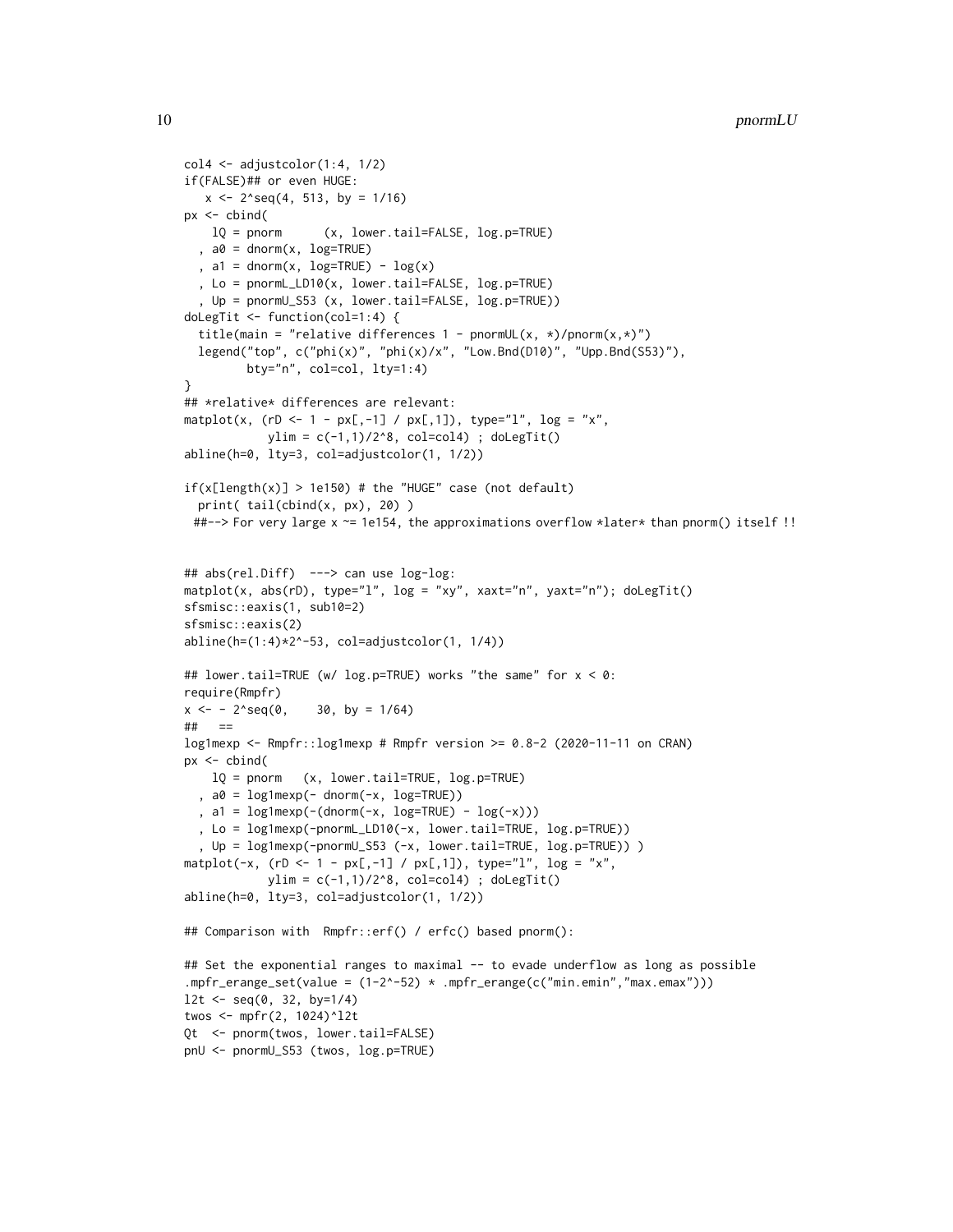#### <span id="page-10-0"></span> $q$ bBaha $2017$  11

```
pnL <- pnormL_LD10(twos, log.p=TRUE)
logQt \leftarrow log(Qt)M <- cbind(twos, Qt, logQt = logQt, pnU)
roundMpfr(M, 40)
dM < - asNumeric(cbind(dU = pnU - logQt, dL = logQt - pnL,
                      # NB: the numbers are *negative*
                      rdU= 1 - pnl/logQt, rdl = pnl/logQt - 1)data.frame(l2t, dM)
## The bounds are ok (where Qt does not underflow): L < p < U:
stopifnot(pnU > pnL, pnU > logQt, (logQt > pnL)[Qt > 0])
roundMpfr(cbind(twos, pnL, pnU, D=pnU-pnL, relD=(pnU-pnL)/((pnU+pnL)/2)), 40)
## ----- R's pnorm() -- is it always inside [L, U] ?? ---------------------
nQt <- stats::pnorm(asNumeric(twos), lower.tail=FALSE, log.p=TRUE)
data.frame(l2t, check.names=FALSE
         , nQt
         , "L <= p" = c(" ", "W")[2 -(pnL <= nQt)]
         , "p <= U" = c(" ", "W")[2- (nQt <= pnU)])
## ==> pnorm() is *outside* sometimes for 12t >= 7.25; always as soon as 12t >= 9.25
## *but* the relative errors are around c_epsilon in all these cases :
plot (2^l2t, asNumeric(abs(nQt-pnL)/abs(pnU)), type="o", cex=1/4, log="xy", axes=FALSE)
sfsmisc::eaxis(1, sub10 = 2)
sfsmisc::eaxis(2)
lines(2^l2t, asNumeric(abs(nQt-pnU)/abs(pnU)), type="o", cex=1/4, col=2)
abline(h=c(1:4)*2^-53, lty=2, col=adjustcolor(1, 1/4))
```
qbBaha2017 *Accurate qbeta() values from Baharev et al (2017)'s Program*

#### Description

Compuate "accurate" [qbeta\(](#page-0-0)) values from Baharev et al (2017)'s Program.

#### Usage

data("qbBaha2017")

#### Format

FIXME: Their published table only shows 6 digits, but running their (32-bit statically linked) Linux executable 'mindiffver' (from their github repos, see "source") with their own 'input.txt' gives *12* digits accuracy, which we should be able to increase even more,

see <https://github.com/baharev/mindiffver/blob/master/README.md>

A numeric matrix,  $9 \times 22$  with guaranteed accuracy [qbeta\(](#page-0-0)0.95,a,b) values, for  $a = 0.5, 1, 1.5, 2, 2.5, 3, 5, 10, 25$ and  $b =$  with [str\(](#page-0-0))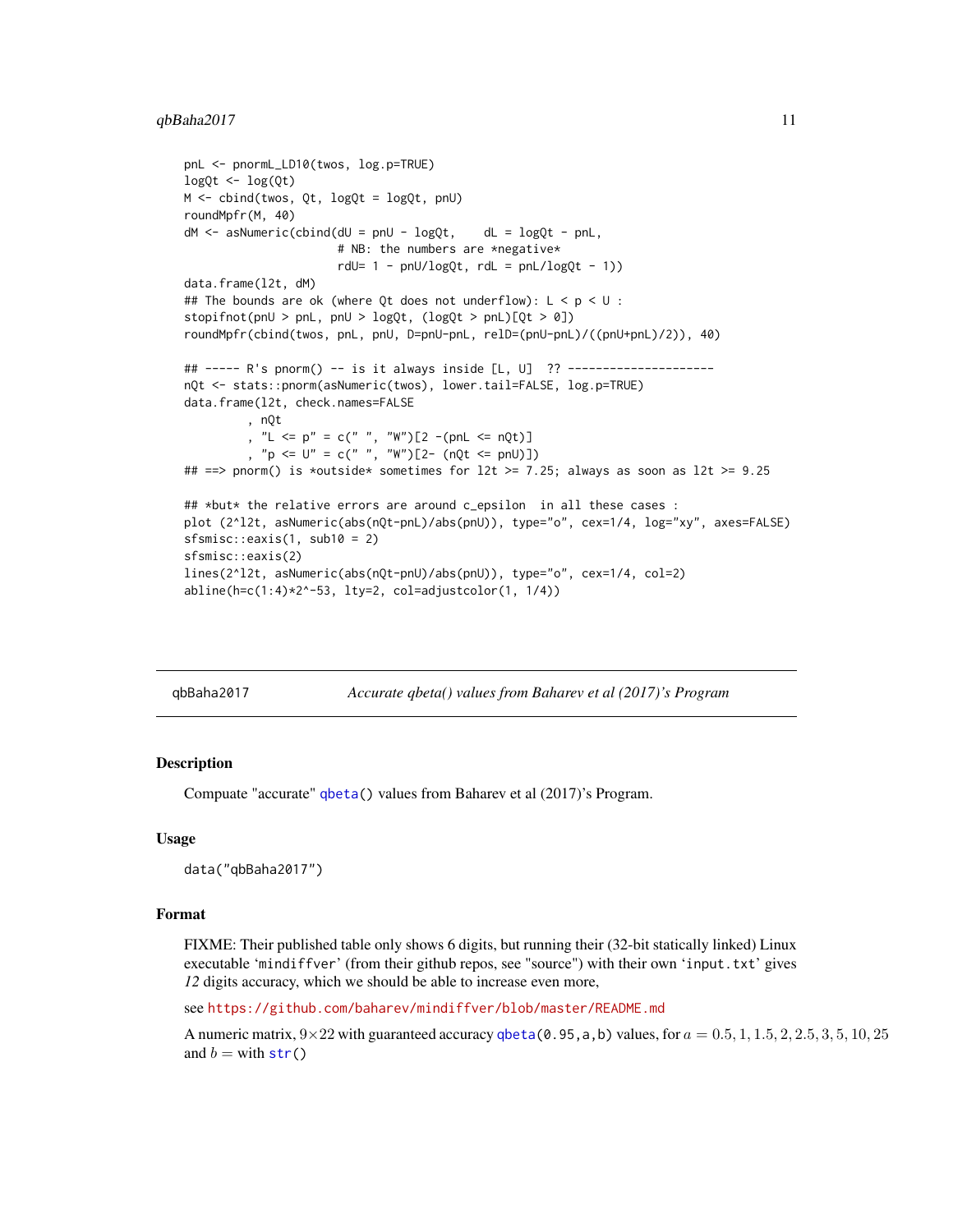```
num [1:9, 1:22] 0.902 0.95 0.966 0.975 0.98 ...
- attr(*, "dimnames")=List of 2
..$ a: chr [1:9] "0.5" "1" "1.5" "2" ...
 ..$ b: chr [1:22] "1" "2" "3" "4" ...
```
#### Details

MM constructed this data as follows (TODO: say more..):

```
ff <- "~/R/MM/NUMERICS/dpq-functions/beta-gamma-etc/Baharev_et_al-2017_table3.txt"
  qbB2017 <- t( data.matrix(read.table(ff)) )
  dimnames(qbB2017) <- dimnames(qbet)
  saveRDS(qbB2017, "..../qbBaha2017.rds")
```
#### Source

This matrix comprises all entries of Table 3, p. 776 of Baharev, A., Schichl, H. and Rév, E. (2017) Computing the noncentral-F distribution and the power of the F-test with guaranteed accuracy; *Comput. Stat.* 32(2), 763–779. doi: [10.1007/s00180016-](https://doi.org/10.1007/s00180-016-0701-3) [07013](https://doi.org/10.1007/s00180-016-0701-3)

The paper mentions the first author's 'github' repos where source code and executables are available from: <https://github.com/baharev/mindiffver/>

```
data(qbBaha2017)
str(qbBaha2017)
str(ab <- lapply(dimnames(qbBaha2017), as.numeric))
stopifnot(ab$a == c((1:6)/2, 5, 10, 25),
          ab$b == c(1:15, 10*c(2:5, 10, 25, 50)))
matplot(ab$b, t(qbBaha2017)[,9:1], type="l", log = "x", xlab = "b",
       ylab = "qbeta(.95, a,b)",
       main = "Guaranteed accuracy 95% percentiles of Beta distribution")
legend("right", paste("a = ", format(ab$a)),lty=1:5, col=1:6, bty="n")
## Relative error of R's qbeta() -- given that the table only shows 6
## digits, there is *no* relevant error: R's qbeta() is accurate enough:
x.ab <- do.call(expand.grid, ab)
matplot(ab$b, 1 - t(qbeta(0.95, x.ab$a, x.ab$b) / qbBaha2017),
       main = "rel.error of R's qbeta() -- w/6 digits, it is negligible",
       ylab = "1 - qbeta()'true'",
       type = "1", log="x", xlab="b")
abline(h=0, col=adjustcolor("gray", 1/2))
```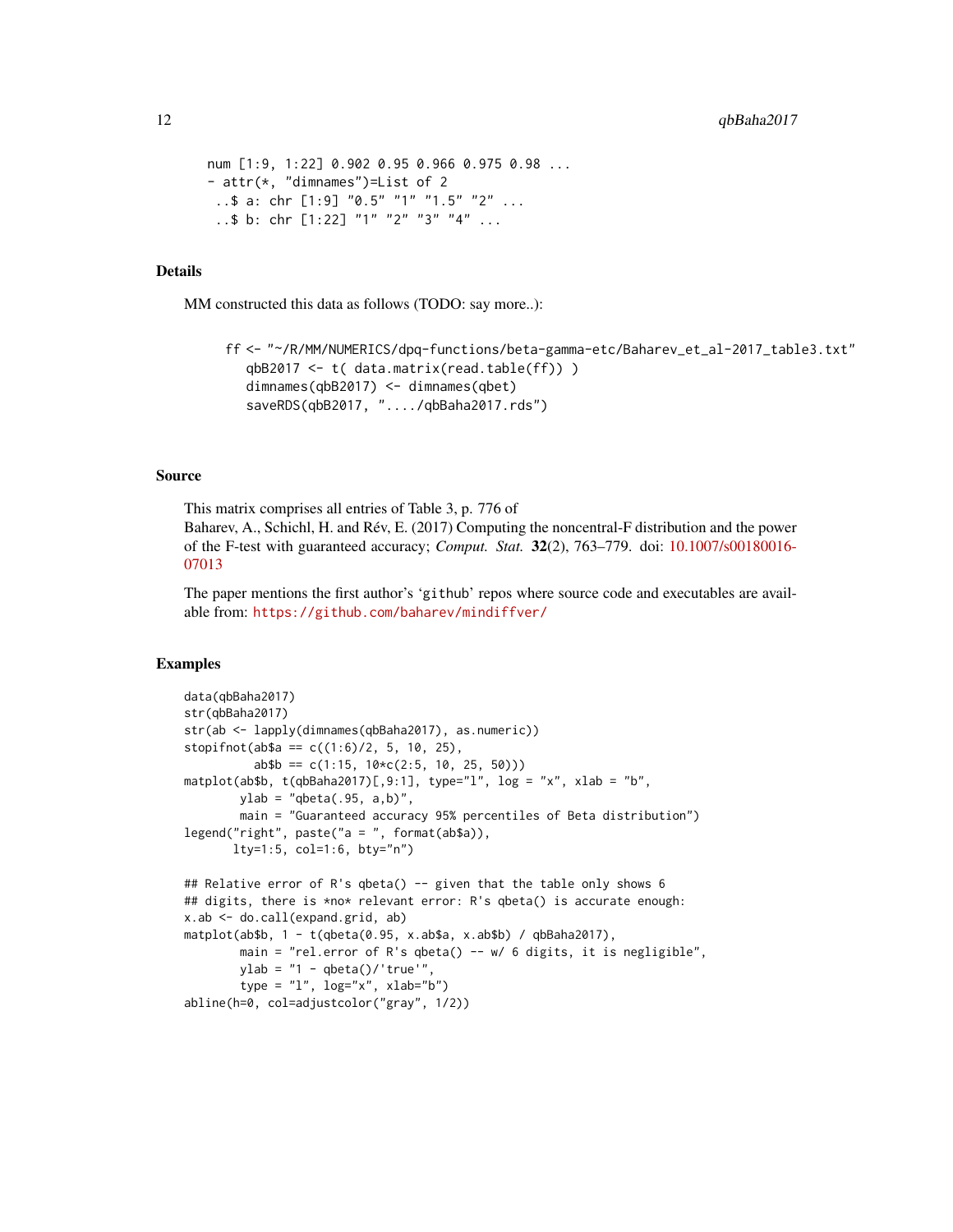<span id="page-12-0"></span>

#### Description

Compute the  $log()$  $log()$  of the error of Stirling's formula for n!. Used in certain accurate approximations of (negative) binomial and Poisson probabilities.

stirlerrM() currently simply uses the direct mathematical formula, based on [lgamma\(](#page-0-0)), adapted for use with [mpfr](#page-0-0)-numbers.

#### Usage

stirlerrM(n, minPrec = 128L) stirlerrSer(n, k)

#### Arguments

| n       | numeric or "numeric-alike" vector, typically "large" positive integer or half in-<br>teger valued, here typically an "mpfr"-number vector. |
|---------|--------------------------------------------------------------------------------------------------------------------------------------------|
| k       | integer <i>scalar</i> , now in 1:11.                                                                                                       |
| minPrec | minimal precision (in bits) to be used when coercing number-alikes, say, bigin-<br>teger $(bigz)$ to "mpfr".                               |

## Details

Stirling's approximation to  $n!$  has been

$$
n! \approx \left(\frac{n}{e}\right)^n \sqrt{2\pi n}
$$

, where by definition the error is the difference of the left and right hand side of this formula, in log-scale,

$$
\delta(n) = \log \Gamma(n+1) - n \log(n) + n - \log(2\pi n)/2.
$$

See the vignette *log1pmx, bd0, stirlerr, ...* from package **[DPQ](https://CRAN.R-project.org/package=DPQ)**, where the series expansion of  $\delta(n)$ is used with 11 terms, starting with

$$
\delta(n) = \frac{1}{12n} - \frac{1}{360n^3} + \frac{1}{1260n^5} \pm O(n^{-7}).
$$

## Value

a numeric or other "numeric-alike" class vector, e.g., [mpfr](#page-0-0), of the same length as n.

#### Note

In principle, the direct formula should be replaced by a few terms of the series in powers of  $1/n$  for large n, but we assume using high enough precision for n should be sufficient and "easier".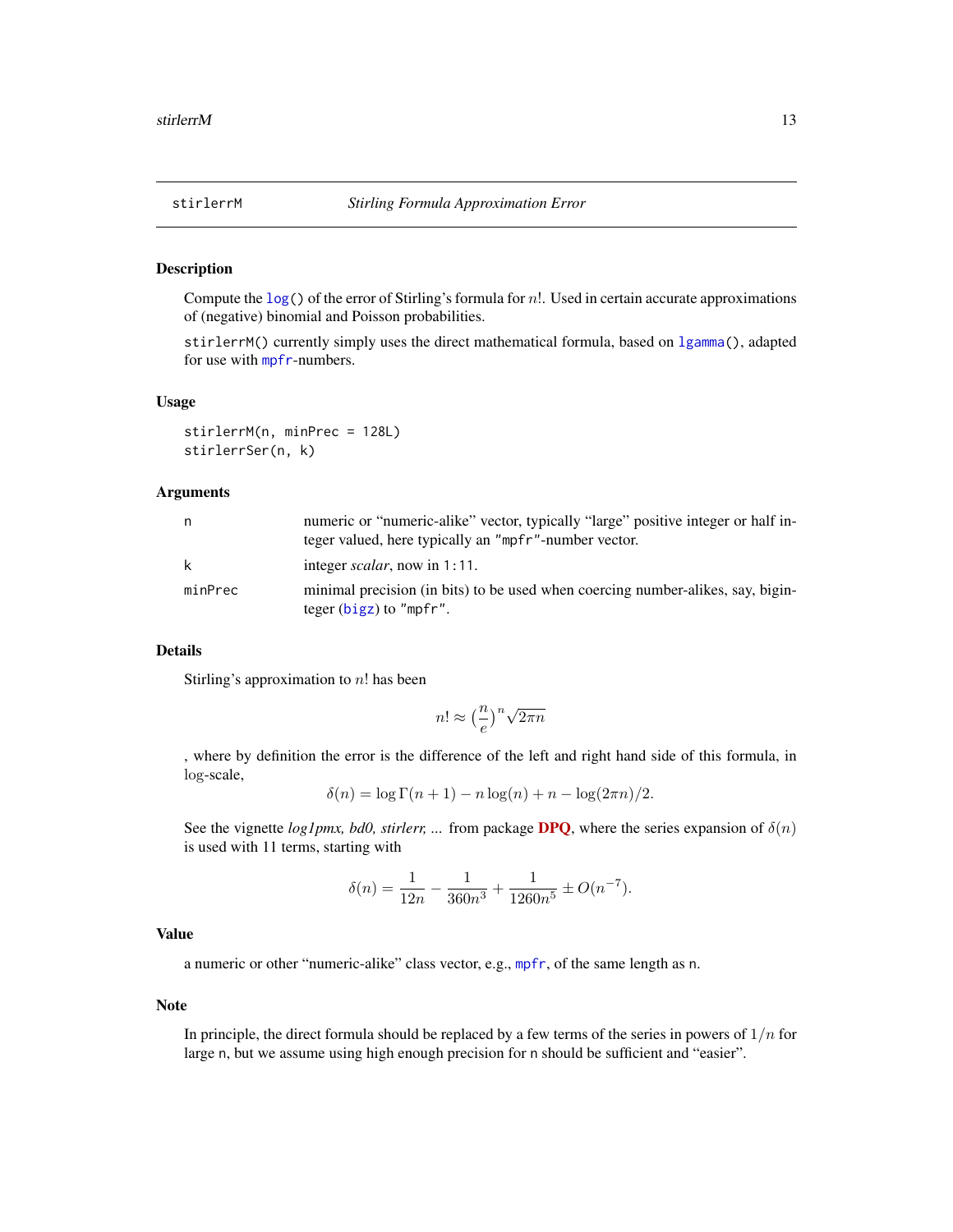#### <span id="page-13-0"></span>Author(s)

Martin Maechler

#### References

Catherine Loader, see [dbinom](#page-0-0);

```
Martin Maechler (2021) log1pmx(), bd0(), stirlerr() – Computing Poisson, Binomial, Gamma Prob-
abilities in R. https://CRAN.R-project.org/package=DPQ/vignettes/log1pmx-etc.pdf
```
#### See Also

[dbinom](#page-0-0), [stirlerr\(](#page-0-0)) in package [DPQ](https://CRAN.R-project.org/package=DPQ) which is a pure R version R's mathlib-internal C function.

```
### ---------------     Regular R     double precision --------------------------
n \leq n. \leq c(1:10, 15, 20, 30, 50*(1:6), 100*(4:9), 10^(3:12))(stE \le stirlerrM(n)) # direct formula is *not* good when n is large:
require(graphics)
plot(\text{stirlerrM}(n) ~ ~ n, ~ log = "x", ~ type = "b", ~ xaxt="n")sfsmisc::eaxis(1, sub10=3)
for(k in 1:8) lines(n, stirlerrSer(n, k), col = k+1)
legend("top", c("stirlerrM(n)", paste0("stirlerrSer(n, k=", 1:8, ")")),
       pch=c(1,rep(NA,8)), col=1:(8+1), lty=1, bty="n")
## for larger n, current values are even *negative* ==> dbl prec *not* sufficient
## y in log-scale [same conclusion]
plot (stirlerrM(n) ~ n, log = "xy", type = "b", ylim = c(1e-13, 0.08))
for(k in 1:8) lines(n, stirlerrSer(n, k), col = k+1)
legend("topright", c("stirlerrM(n)", paste0("stirlerrSer(n, k=", 1:8, ")")),
       pch=c(1,rep(NA,8)), col=1:(8+1), lty=1, ncol=2, bty="n")
## the numbers:
options(digits=4, width=111)
stEmat. <- cbind(sM = stirlerrM(n),
                sapply(setNames(1:8, paste0("k=",1:8)),
                       function(k) stirlerrSer(n=n, k=k)))
stEmat.
## for printing n=<nice>:
N <- Rmpfr::asNumeric
dfm <- function(n, mm) data.frame(n=formatC(N(n)), N(mm), check.names=FALSE)
## relative differences:
dfm(n, stEmat.[,-1]/stEmat.[,1] - 1)
    # => stirlerrM() {with dbl prec} deteriorates after \sim n = 200--500
dfm(n, stEmat.[,-(1+8)]/stEmat.[,1+8] - 1)
```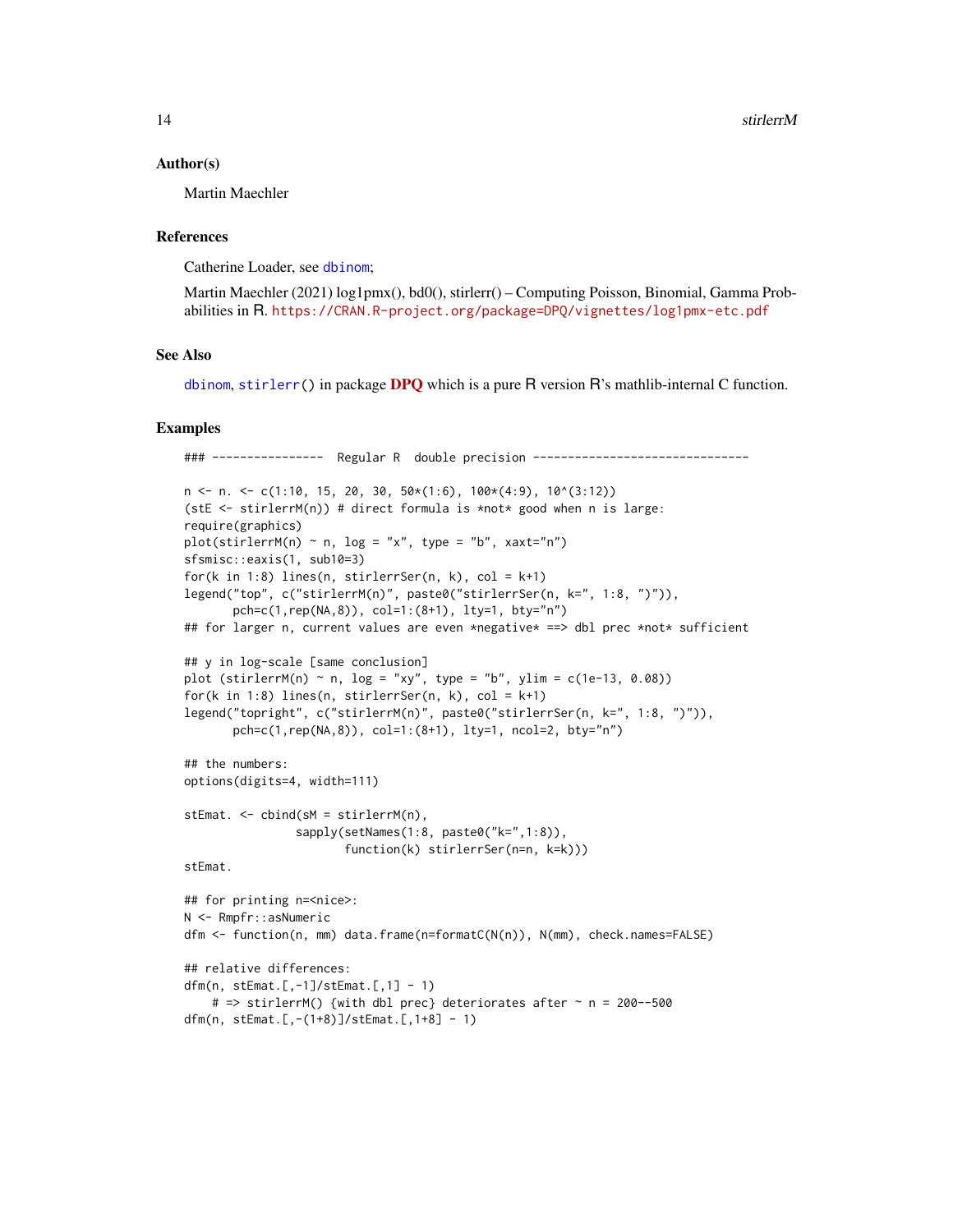#### stirlerrM 15

```
### ---------------- MPFR High Accuracy -------------------------------
stopifnot(require(gmp),
         require(Rmpfr))
n \leq -as.bigz(n.)## now repeat everything .. from above ... FIXME shows bugs !
## fully accurate using big rational arithmetic
class(stEserQ <- sapply(setNames(1:8, paste0("k=",1:8)),
                        function(k) stirlerrSer(n=n, k=k))) # list ..
stopifnot(sapply(stEserQ, class) == "bigq") # of exact big rationals
str(stEsQM <- lapply(stEserQ, as, Class="mpfr"))# list of 8; each prec. 128..702
    stEsQM. <- lapply(stEserQ, .bigq2mpfr, precB = 512) # constant higher precision
stEsQMm <- sapply(stEserQ, asNumeric) # a matrix
stEM <- stirlerrM(mpfr(n, 128)) # now ok (loss of precision, but still ~ 10 digits correct)
stEM4k <- stirlerrM(mpfr(n, 4096))# assume "perfect"
## ==> what's the accuracy of the 128-bit 'stEM'?
N <- asNumeric # short
dfm(n, stEM/stEM4k - 1)
## 29 1e+06 4.470e-25
## 30 1e+07 -7.405e-23
## 31 1e+08 -4.661e-21
## 32 1e+09 -7.693e-20
## 33 1e+10 3.452e-17 (still ok)
## 34 1e+11 -3.472e-15 << now start losing
## 35 1e+12 -3.138e-13 <<<<
## same conclusion via number of correct (decimal) digits:
dfm(n, log10(abs(stEM/stEM4k - 1)))
plot(N(-log10(abs(stEM/stEM4k - 1))) ~ N(n), type="o", log="x",
     xlab = quote(n), main = "#{correct digits} of 128-bit stirlerrM(n)")
ubits \leq c(128, 52) # above 128-bit and double precision
abline(h = 0, 1, 1, 1, 1)text(1, ubits* log10(2), paste0(ubits,"-bit"), adj=c(0,0))
stopifnot(identical(stirlerrM(n), stEM)) # for bigz & bigq, we default to precBits = 128
all.equal(roundMpfr(stEM4k, 64),
          stirlerrSer (n., 8) # 0.00212 .. because of 1st few n. = > drop these
all.equal(roundMpfr(stEM4k,64)[n. >= 3], stirlerrSer (n.[n. >= 3], 8)) # 6.238e-8
plot(asNumeric(abs(stirlerrSer(n., 8) - stEM4k)) ~ n.,
     log="xy", type="b", main="absolute error of stirlerrSer(n, 8) & (n, 5)")
abline(h = 2^-52, lty=2); text(1, 2^-52, "52-bits", adj=c(1,-1)/8)
lines(asNumeric(abs(stirlerrSer(n., 5) - stEM4k)) ~ n., col=2)
plot(asNumeric(stirlerrM(n)) \sim n., log = "x", type = "b")
for(k in 1:8) lines(n, stirlerrSer(n, k), col = k+1)
legend("top", c("stirlerrM(n)", paste0("stirlerrSer(n, k=", 1:8, ")")),
       pch=c(1,rep(NA,8)), col=1:(8+1), lty=1, bty="n")
## y in log-scale
plot(asNumeric(stirlerrM(n)) ~ n., log = "xy", type = "b", ylim = c(1e-13, 0.08))
for(k in 1:8) lines(n, stirlerrSer(n, k), col = k+1)
```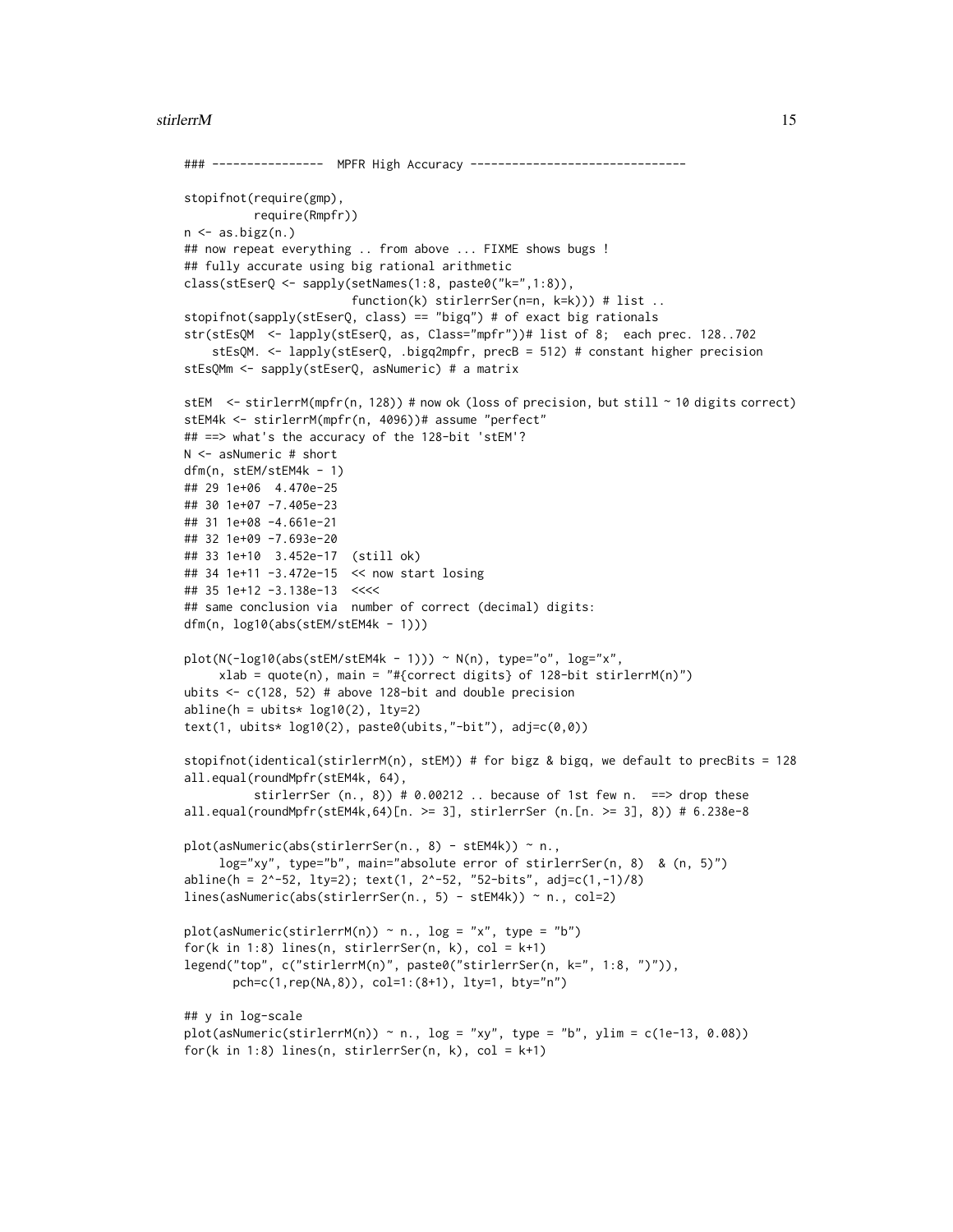#### 16 stirlerrM

```
legend("top", c("stirlerrM(n)", paste0("stirlerrSer(n, k=", 1:8, ")")),
       pch=c(1,rep(NA,8)), col=1:(8+1), lty=1, bty="n")
## all "looks" perfect (so we could skip this)
## the numbers ...
## %% FIXME a list instead of mpfrMatrix ... FIXME _____________
## FIXME ... asNumeric() needed or as(*, "mpfr") or ...
ks <- 1:8 ## k <= 5 === FIXME --- use DPQ's version !!
stirlS.l <- lapply(setNames(ks, paste0("k=",ks)),
                   function(k) stirlerrSer(n=n, k=k))
## ==> an mpfrMatrix of dim 35 x 5 :
mss <- do.call(cbind, lapply(stirlS.l, mpfr, precBits=256))
stEmat <- cbind(sM = stEM4k, mss)
signif(asNumeric(stEmat), 6) # so it prints nicely
## print *relative errors* nicely :
## simple double precision version of direct formula (cancellation for n >> 1 !):
stE <- stirlerrM(n.)
dfm(n , cbind(stEmat[,-1], dbl=stE)/stEM4k - 1)
## relative differences:
dfm(n, \text{ stemat}[, -1] / stEmat[,1] - 1)
dfm(n., stEmat[,-(1+8)]/ stEmat[,1+8] - 1)
```